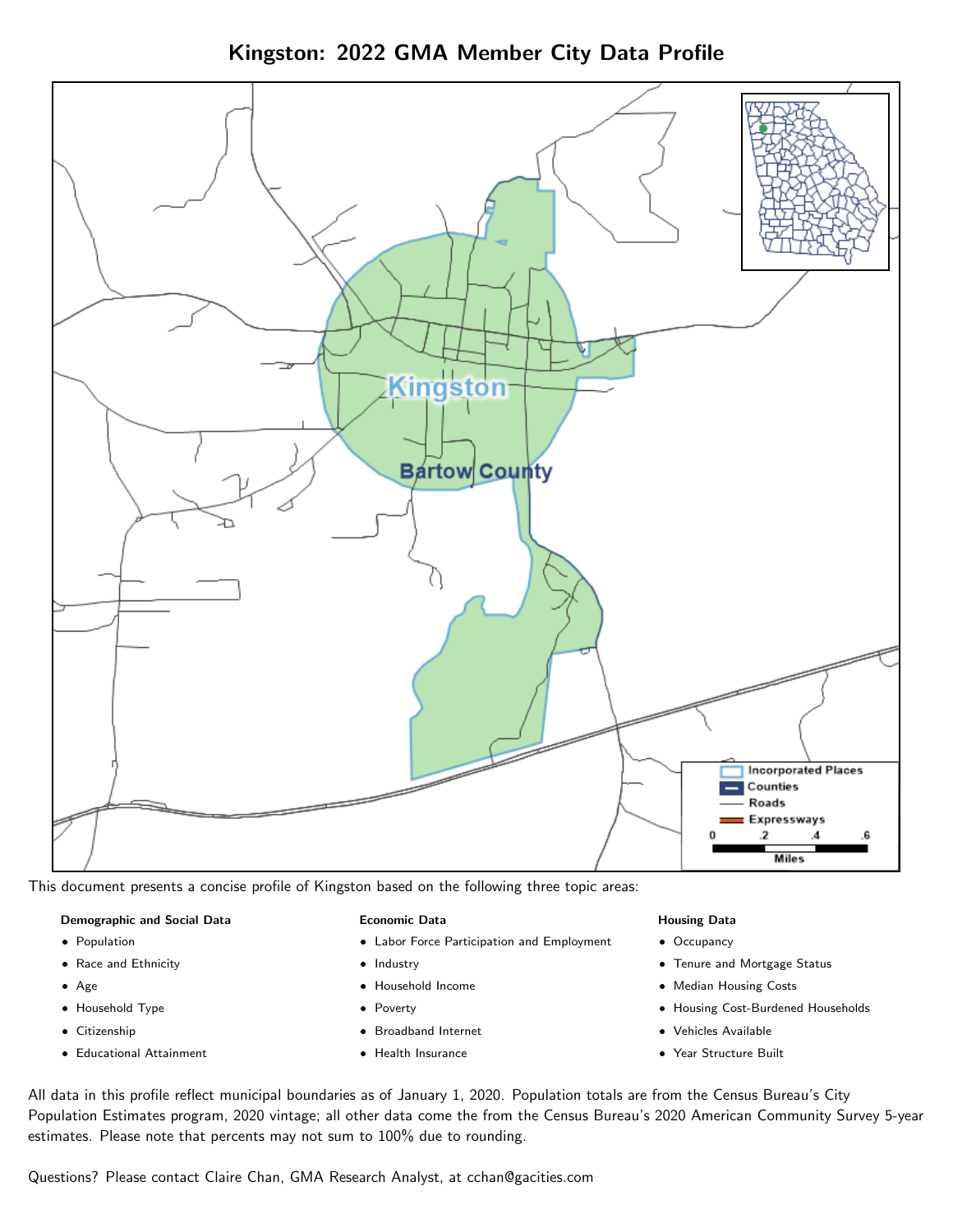## Kingston: Demographic and Social





Age  $2\%$  0% 2% 4% 6% 8% 10% 12% Male **Female**  $12\%$   $10\%$   $8\%$   $6\%$   $4\%$ 85 and over 80-84 75-79 70-74 65-69 60-64 55-59 50-54 45-49 40-44 35-39 30-34 25-29 20-24 15-19 10-14 5-9 Under 5

## **Citizenship**

| <b>Native Born</b><br>100% |  |
|----------------------------|--|

Race and Ethnicity



## Household Type



Source: American Community Survey, 2020 5-year estimates, table B01001 Source: American Community Survey, 2020 5-year estimates, table B11001

#### Educational Attainment



Source: American Community Survey, 2020 5-year estimates, table B05002 Source: American Community Survey, 2020 5-year estimates, table B15002

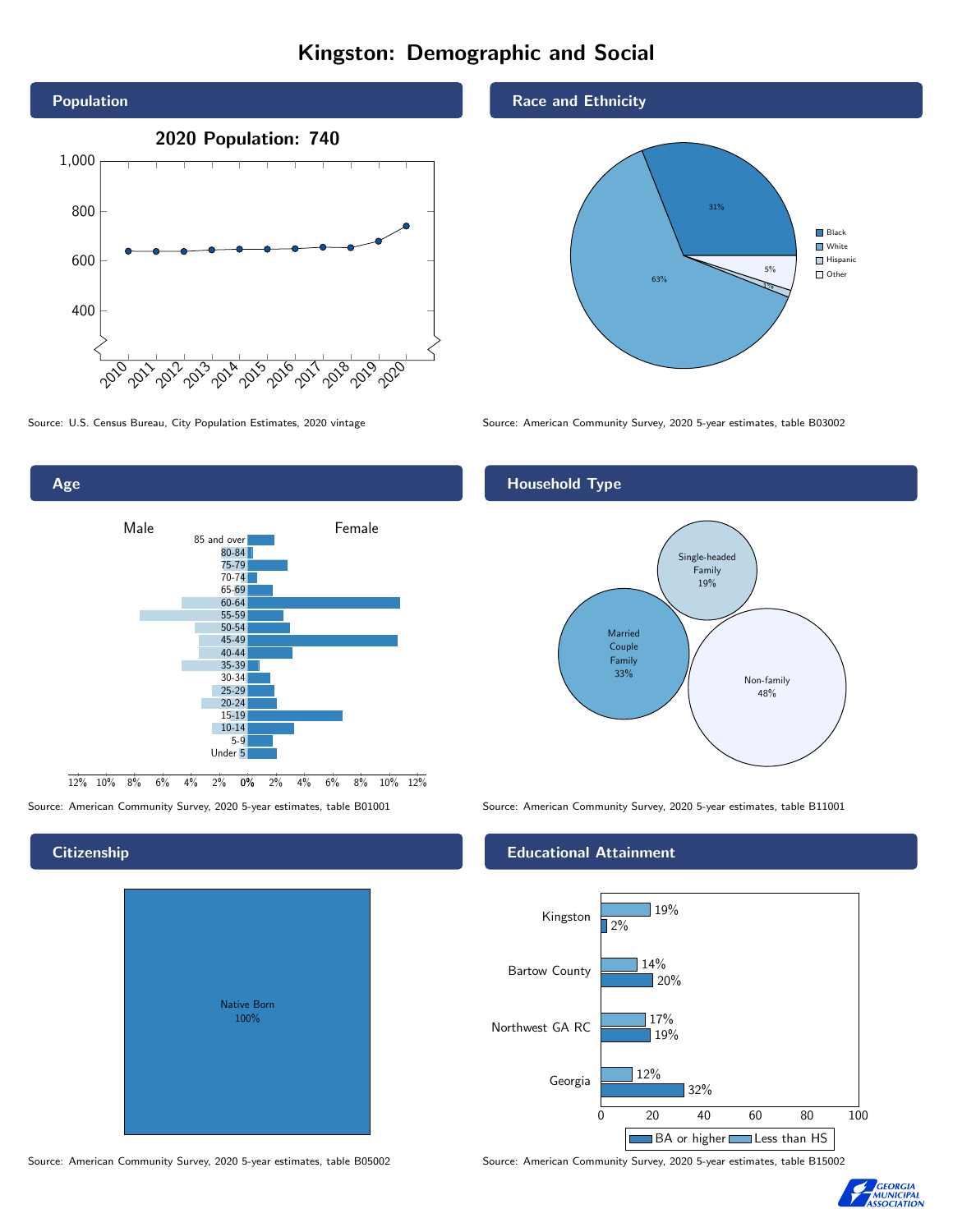## Kingston: Economic



Source: American Community Survey, 2020 5-year estimates, table B23001 Note: Unemployment rate is based upon the civilian labor force.

#### Industry

| Agriculture, forestry, fishing and hunting, and mining      | $0\%$ |
|-------------------------------------------------------------|-------|
| Construction                                                |       |
| Manufacturing                                               | 17%   |
| <b>Wholesale Trade</b>                                      | $0\%$ |
| Retail Trade                                                | 5%    |
| Transportation and warehousing, and utilities               |       |
| Information                                                 |       |
| Finance and insurance, real estate, rental, leasing         |       |
| Professional, scientific, mgt, administrative, waste mgt    |       |
| Educational services, and health care and social assistance |       |
| Arts, entertainment, recreation, accommodation, food        |       |
| service                                                     |       |
| Other services, except public administration                |       |
| Public administration                                       |       |

Source: American Community Survey, 2020 5-year estimates, table C24030



Source: American Community Survey, 2020 5-year estimates, tables B19013 and B19025 Source: American Community Survey, 2020 5-year estimates, table B17010

Broadband Internet No 35% Yes 65%

#### Health Insurance



Source: American Community Survey, 2020 5-year estimates, table B28002 Source: American Community Survey, 2020 5-year estimates, table B18135



## Poverty